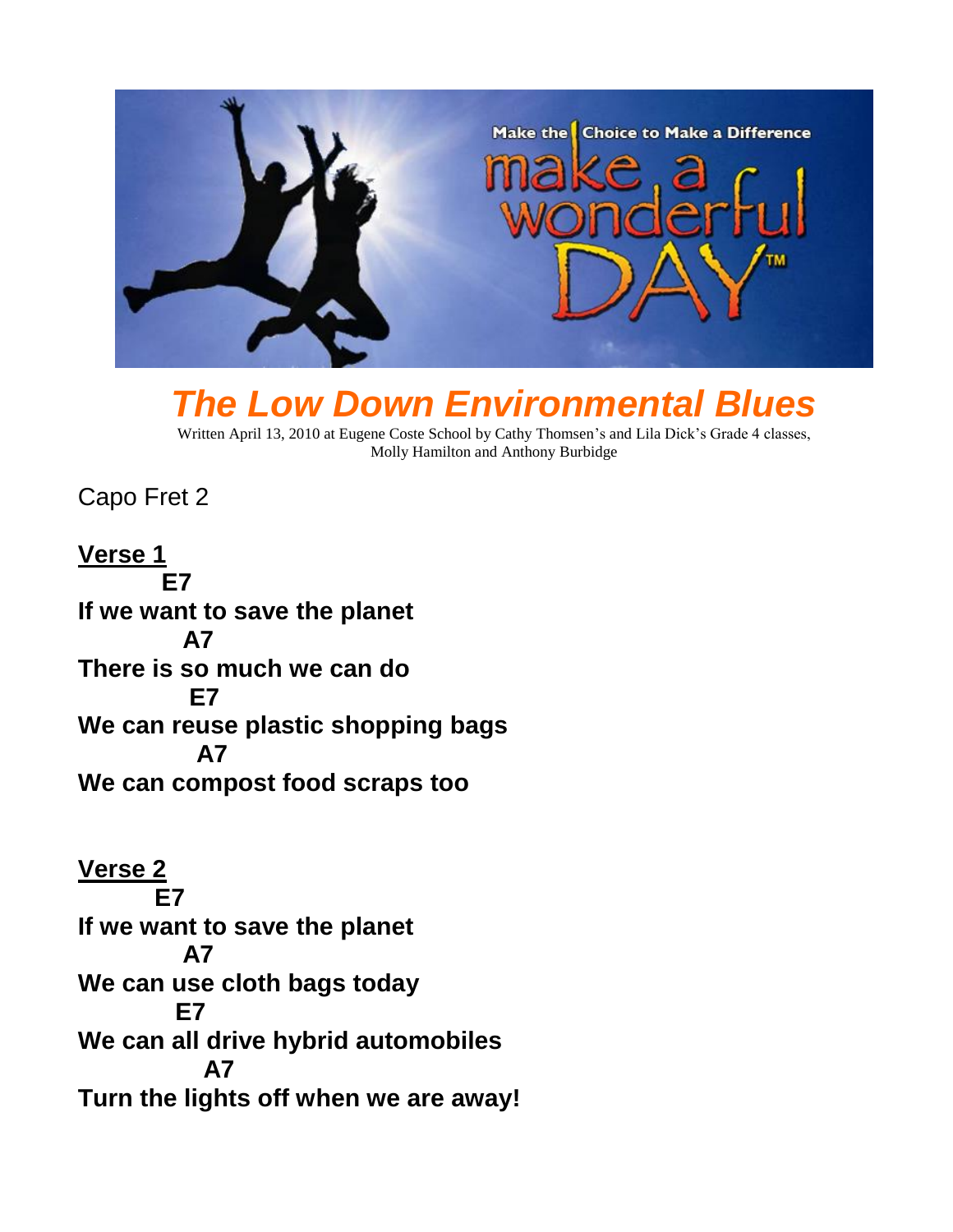**Chorus 1 B7 Well if we do these things A7 You know it's true B7 We can save our planet from A7 E7 The low down environmental blues**

**Verse 3 E7 If we want to save the planet A7 Let's keep our oceans clean E7 Don't dump oil and garbage in A7 Think environmentally clean**

**Verse 4 E7 If we want to save the planet A7 We can all plant beautiful trees E7 Cause the trees give the world it's oxygen A7 They make homes for the birds and bees**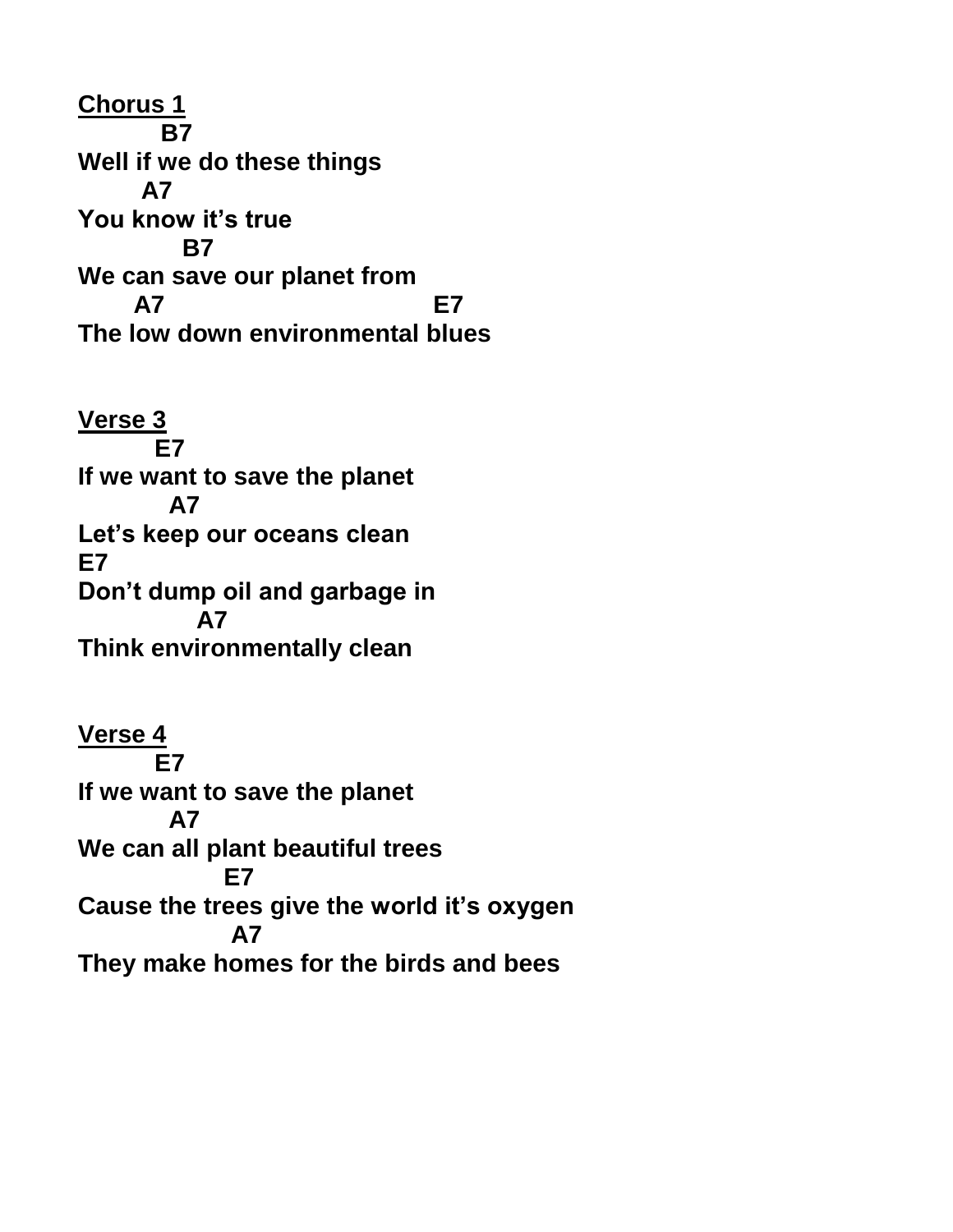**Chorus 2 B7 Well if we do these things A7 You know it's true B7 We can save our planet from A7 E7 The low down environmental blues**

**Verse 5 E7 If we want to save the planet A7 There is so much we can do E7 We can recycle paper every day A7 Cause recycling's our golden rule**

**Verse 6 E7 If we want to save the planet A7 The change will start with us E7 We can eat organic vegetables A7 Ride our bicycles or take the bus!**